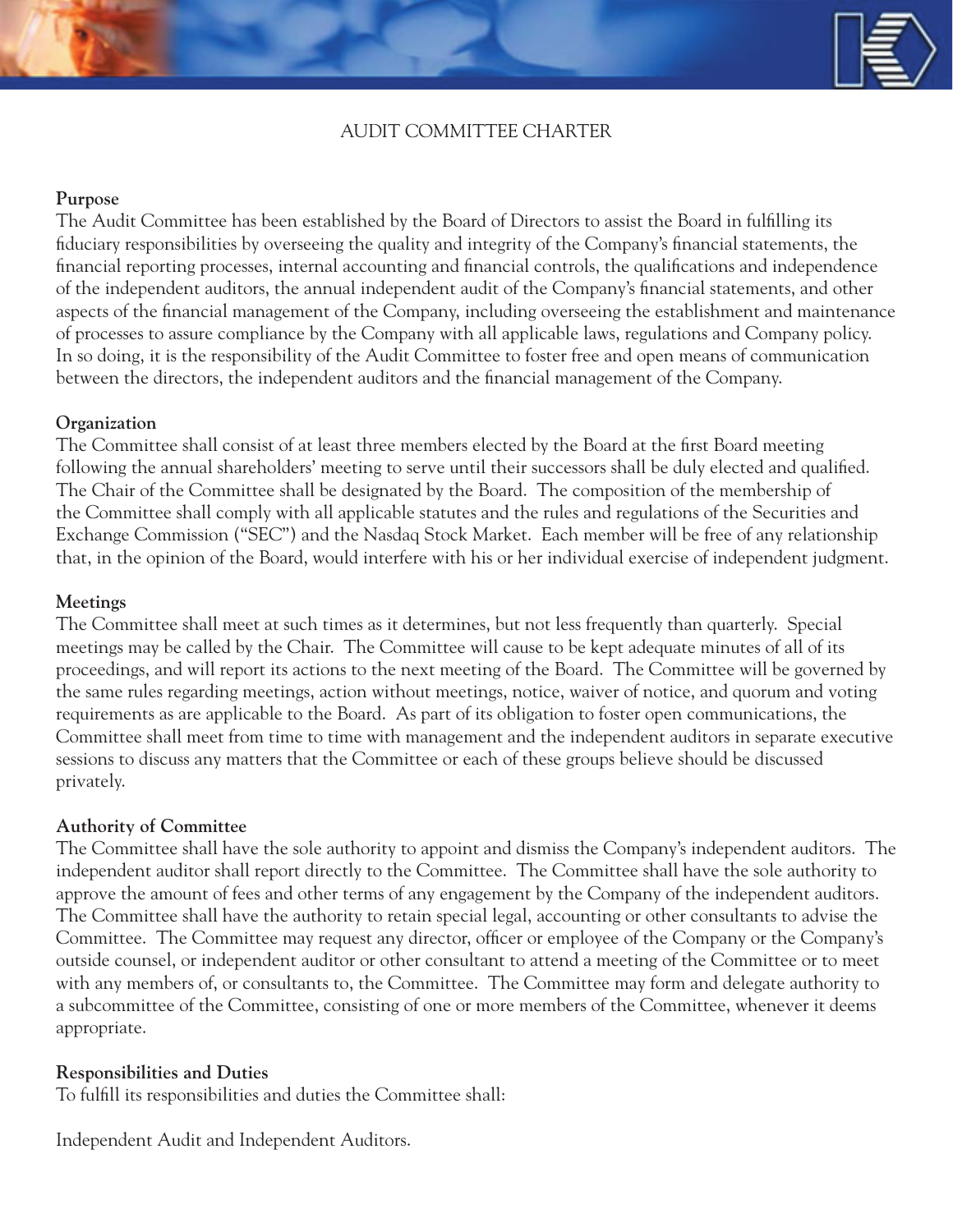- Appoint and dismiss the Company's independent auditors.
- Review and approve the independent auditor's proposed audit scope, approach, staffing and fees.
- Pre-approve all audit and permitted non-audit services to be performed by the independent auditors subject to such procedures as may be established by the Committee.
- At least annually, obtain and review a report by the independent auditors describing the firm's internal quality-control procedures, any material issues raised by the most recent internal quality control or peer review of the firm, or by any inquiry or investigation by governmental or professional authorities, within the preceding five years, respecting one or more independent audits carried out by the firm, and any steps taken to deal with any such issues.
- Receive on a periodic basis, not less frequently than annually, from the independent auditors a written statement delineating all relationships between the independent auditors and the Company, including each non-audit service provided to the Company.
- Actively engage in a dialogue with the independent auditors with respect to any disclosed relationships or services that may impact the objectivity and independence of the independent auditors.
- Discuss with the independent auditors the matters required to be discussed by Statement on Auditing Standards No. 61 relating to the conduct of the audit.
- Receive and review with management any management letter provided by the independent auditors and the Company's response to that letter, review with the independent auditors any problems or difficulties the auditors may have encountered and any disagreements with management.
- Discuss with the independent auditor whether it has identified the existence of any issues of the type described in Section 10A of the Securities Exchange Act of 1934 (concerning detection of illegal acts).
- Review and approve hiring policies for employees or former employees of the independent auditors.

Financial Statement Review.

- Oversee the annual and quarterly financial reporting processes.
	- o The Committee shall review with management and the independent auditors the financial statements and Management's Discussion and Analysis ("MD&A") to be included in the Company's Annual Report on Form 10-K prior to filing or distribution, including the applicability of critical accounting policies, the reasonableness of significant judgments and the clarity of the disclosures in the financial statements. The Committee shall also discuss the results of the annual audit and any other matter required to be communicated to the Committee by the independent auditors under generally accepted auditing standards.
	- o The Committee shall review with management the interim financial statements and MD&A to be included in the Company's quarterly reports on Form 10-Q prior to filing or distribution. The Committee shall also discuss the results of the quarterly reviews and any other matters required to be communicated to the Committee by the independent auditors under current regulations and standards.